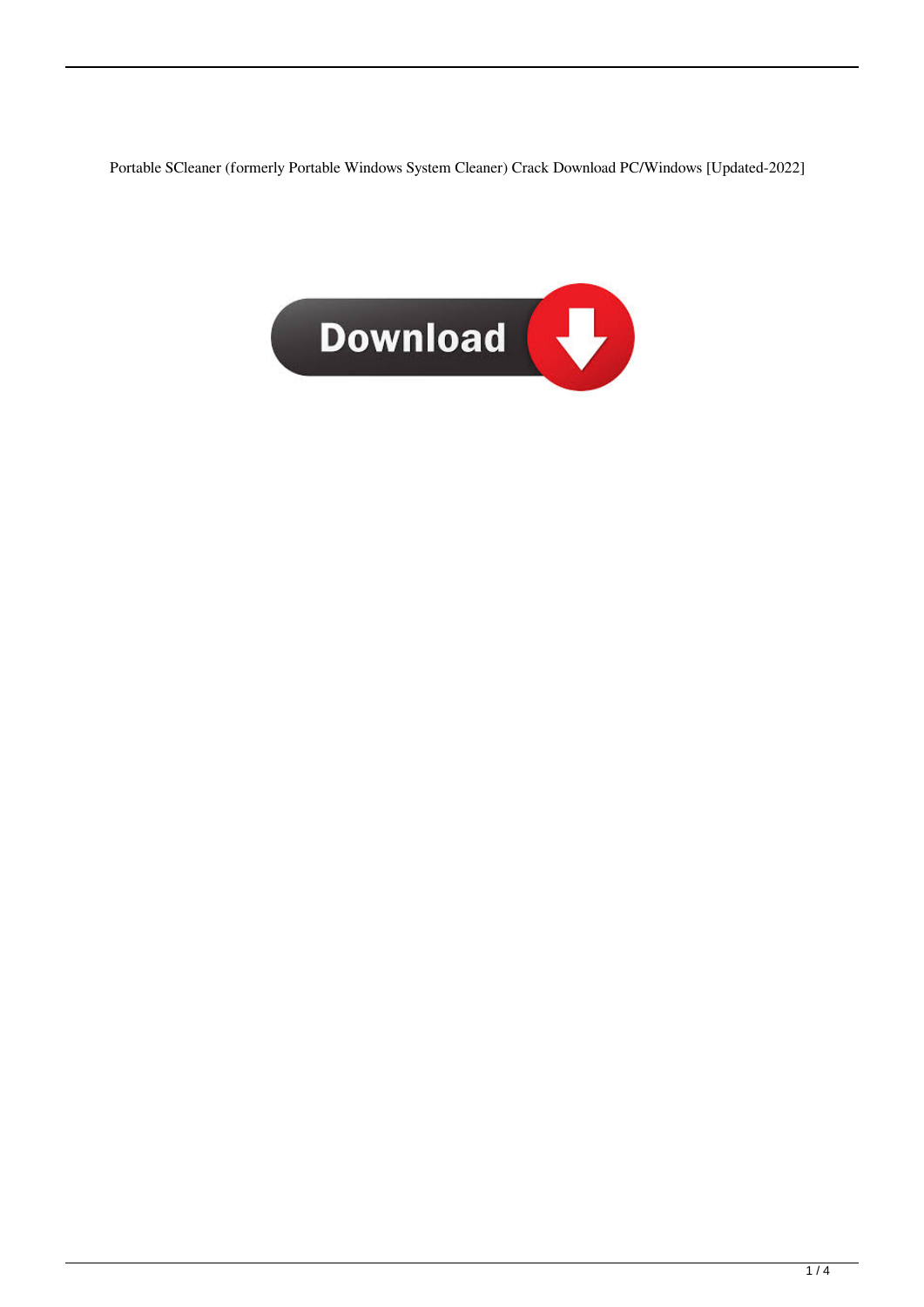## **Portable SCleaner (formerly Portable Windows System Cleaner)**

Portable SCleaner is a tiny and portable freebie designed to tidy up the computer by removing unnecessary files, uninstalling software apps, and shredding files to make them unrecoverable. Wrapped up in a plain and clear interface, the app sports an intuitive set of options that can be tweaked by any type of users, regardless of their previous experience with cleaning and optimization programs. As there is no setup pack involved, you can extract the program files to a custom directory on the hard disk and just click the EXE to run. An alternative is to save Portable SCleaner to a USB drive or other mass storage device to run it on any PC without prior installers. The main application window holds five buttons dedicated to system cleaning, app uninstalling, file wiping, configuration and product information, respectively. The system cleaning components remove web browser traces such as history and cookies, along with temporary Internet files and the Windows page file. Its behavior can be manipulated from the settings are into making Portable SCleaner clean up files automatically on system startup and shutdown. Plus, it can disable Internet Explorer autocomplete as well as take into account an exception list with file types defined by the user. The software uninstallation module loads a list with all identified programs, together with their publisher, version and estimated size. There's nothing special about it really, since its functionality stops after running the default uninstaller (e.g. cannot detect and remove leftover files). Finally, the file shredder is capable of wiping multiple files and directories at once, and lets users drag and drop the items in the window. It supports three deletion methods: normal, overwrite and Gutmann (35 passes, highly secure). Operations are performed quickly in general, while Portable SCleaner uses low CPU and RAM, so its impact on computer performance is minimal. There were no issues throughout our evaluation. However, the utility sports just standard settings and has an outdated interface. Bottom Line: 4.8 Overall rating 4.6 Value for money 4.3 Portability 4.2 Features 4.6 Performance 4.3 Recommendations This tool does what it says it does, but it is very basic. It doesn't recognize many files or apps, but I found it to be adequate. For the price, you really can't beat this. Overall, it's

### **Portable SCleaner (formerly Portable Windows System Cleaner) Crack+**

A compact portable and free tool for Windows operating system in order to clean up the computer by deleting unused files, clearing internet history, and completely erase sensitive files. Feature: ● Compact, portable, clean the computer with only a single click.  $\bullet$  The application is designed for the Windows system, in the following languages: English, French, German, Japanese, Korean, Chinese, Dutch, Finnish, Italian, Polish, Portuguese, Romanian, Russian, Spanish, Swedish, Turkish and Vietnamese. ● Support 15 languages. ● The application design user-friendly and easy to use. ● Remove the unwanted programs, remove the temporary internet files, remove the system cookies, and empty the Windows page file. ● Backup settings, such as your homepage and search engine. ● Support all major web browsers. ● Support the command-line interface. ● Support to disable the autocomplete in the web browser. ● Support to remove the history, temporary files, cookies. ● Support to remove the information stored in the internet search engine. ● Support to remove the information stored in the autocomplete in the web browser. ● Support to clear the files named

as.txt,.htm,.html,.js,.php,.asp,.ini,.dat,.txt,.csv,.psd,.xml,.bak,.gz,.jar,.cab,.bin,.exe. ● Support to clear the text files named as.ttf,.otf,.eml,.ics,.xls,.odt,.ods,.ppt,.pptx,.pdf,.csv,.doc,.xlsx,.zip,.txt,.c,.cpp,.cxx,.h,.hpp,.hxx,.in,.w,.java. ● Support to shred files such as.bak,.prf,.pst,.mpp,.msg,.iso,.dll,.odc,.odt,.otf,.rtf,.rar,.sit,.sxc,.tbk,.torrent,.ttc,.ttf,.txt,.vbs,.vbe,.vbe,.vbe,.vbe,.vbe,.v be,.vbe,.vbe,.vbe, 81e310abbf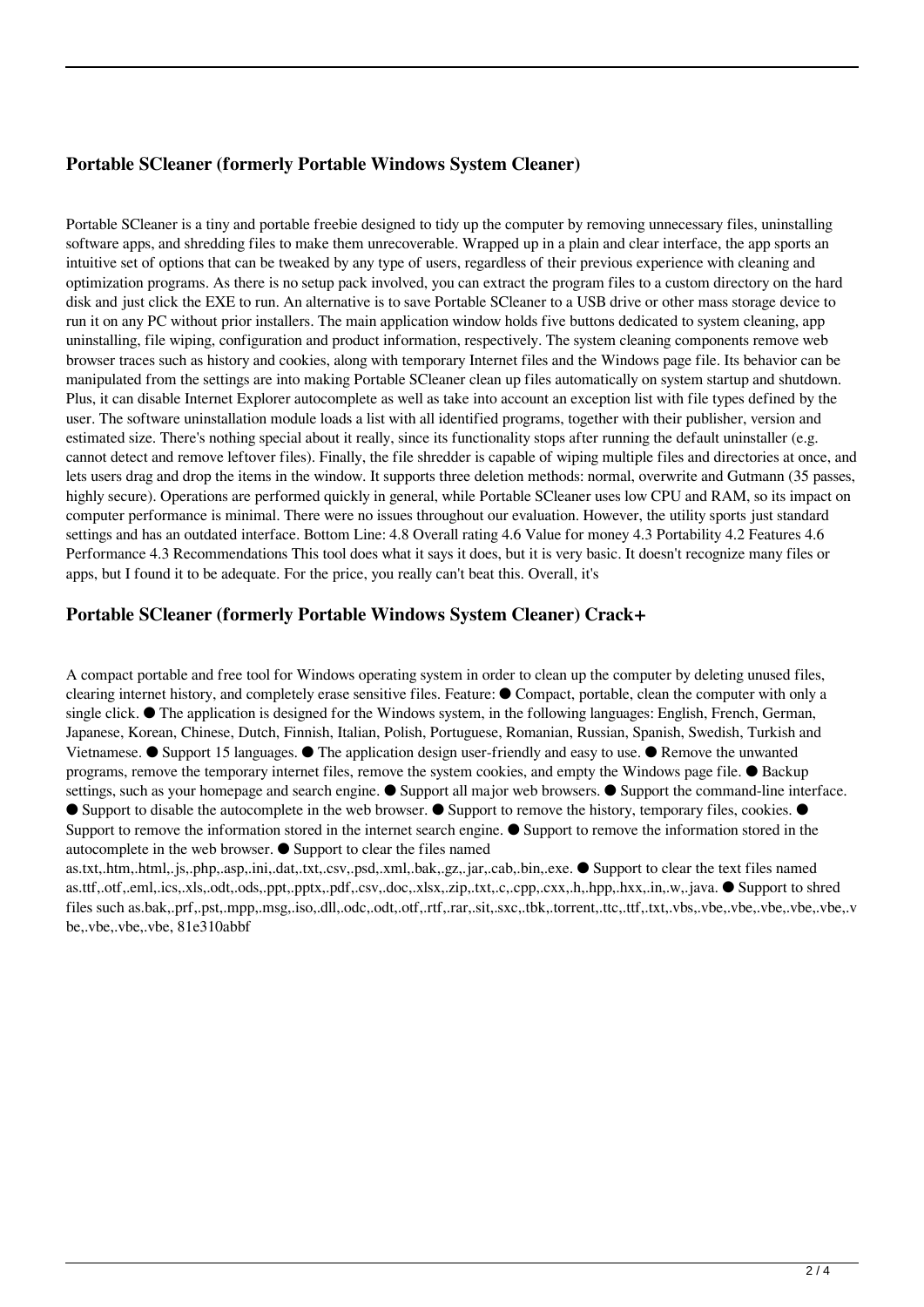# **Portable SCleaner (formerly Portable Windows System Cleaner) Free [Updated-2022]**

Portable SCleaner is a small freeware, which is created with aim to increase your computer performance by cleaning unused files, deleting unneeded software and log files, and shredding of sensitive information in your computer. You will get a clean computer with everything in it uninstalled and in a safe format that can not be accessed by anyone. Portable SCleaner is easy to use and very easy to operate. The program is very simple and has a lot of very helpful features. It is easy to use, nice to work with, and has a very interesting design. It is designed to work well with Windows 10. The main window of the program is filled with five buttons, one for each main function: - Cleaning: here you will find all the main elements of the cleaning process. You can find out how to remove all unneeded files, log and unused data, uninstall the unnecessary programs, and more. - App uninstaller: in this section of the program you will be able to get information about all the applications on your computer. In here you will be able to remove unused applications and data. - File shredder: you will find the opportunity to shred files in the computer. - Custom: In this section you will find the chance to change the settings and parameters of the program. Here you will be able to choose the level of cleaning for the program. - Config: here you will find information about the portable version of the program. The main features of the program are: - Remove unnecessary files: the most important feature of the program. - Remove browser history: the program removes your history and the data about you visiting websites, the options for which are provided. - Remove search history: here the program removes your history of your searches, for example, if you search for "Connect to a LAN", in the next restart of the computer the program will remove the searches that were made previously. - Remove temporary internet files: the program removes the temporary internet files and also scans the page file of the computer. - Uninstall the unnecessary programs: this feature will allow you to uninstall all the unnecessary programs, including ones that are installed by default by the operating system. - Shred files: the program shreds files that contain your personal information. If you accidentally spilled your photos, documents, and other files, this is the place where you can get rid of them. - Configuration: here you can change the level of cleaning, and turn the

### **What's New In?**

SCLEANER is a tiny and portable freebie designed to tidy up the computer by removing unnecessary files, uninstalling software apps, and shredding files to make them unrecoverable. Wrapped up in a plain and clear interface, the app sports an intuitive set of options that can be tweaked by any type of users, regardless of their previous experience with cleaning and optimization programs. As there is no setup pack involved, you can extract the program files to a custom directory on the hard disk and just click the EXE to run. An alternative is to save Portable SCleaner to a USB drive or other mass storage device to run it on any PC without prior installers. The main application window holds five buttons dedicated to system cleaning, app uninstalling, file wiping, configuration and product information, respectively. The system cleaning components remove web browser traces such as history and cookies, along with temporary Internet files and the Windows page file. Its behavior can be manipulated from the settings are into making Portable SCleaner clean up files automatically on system startup and shutdown. Plus, it can disable Internet Explorer autocomplete as well as take into account an exception list with file types defined by the user. The software uninstallation module loads a list with all identified programs, together with their publisher, version and estimated size. There's nothing special about it really, since its functionality stops after running the default uninstaller (e.g. cannot detect and remove leftover files). Finally, the file shredder is capable of wiping multiple files and directories at once, and lets users drag and drop the items in the window. It supports three deletion methods: normal, overwrite and Gutmann (35 passes, highly secure). Operations are performed quickly in general, while Portable SCleaner uses low CPU and RAM, so its impact on computer performance is minimal. There were no issues throughout our evaluation. However, the utility sports just standard settings and has an outdated interface. Download Bravo, Nero Author Bravo Products Inc. Size: 1.71 MB Date Added: 2012-03-29 Category: System Utilities Publisher: Bravo License: Shareware (Freeware) Price: Free Trial Downloads: 710 Rating: 60% with 108 votes | 569,638 votes Software downloads related to Bravo Author Bravo Products Inc. Description: Bravo Free Download Bravo Free is a free and smart utilities software used to backup, restore and convert your data to a CD-ROM or DVD-ROM disc. It can easily burn your files to your CD or DVD, and it can also make your CD or DVD playable on your computer. You can also create an image file to protect your data in case of any data loss. Bravo Free is available in 3 versions: (Ultimate, Professional, Free). This version is